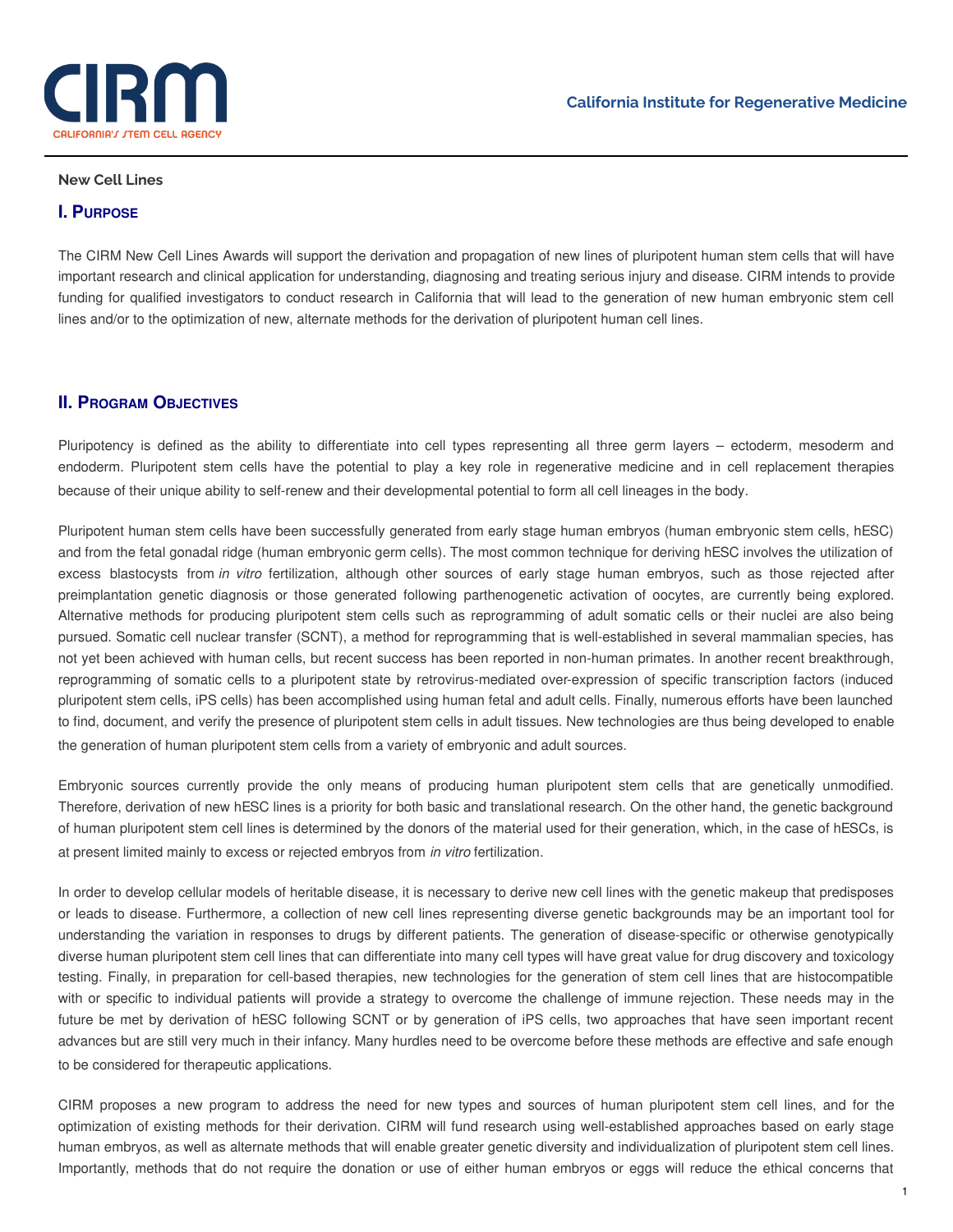surround these approaches, and may help overcome the limitations inherent in obtaining excess embryos from diverse racial and ethnic groups.

This Request For Applications (RFA) will support the generation of a variety of new lines of pluripotent human stem cells such as (but not limited to):

- new clinical grade hESCs and other pluripotent human stem cell lines suitable for future clinical use or other biomedical applications
- new hESC lines that may be optimal for differentiation along selective lineages or for studies of disease
- disease-specific or otherwise genetically diverse, pluripotent stem cell lines to support studying the effects of genetic variation on disease mechanism and response to treatment, and the discovery and evaluation of new drug candidates
- the discovery and implementation of alternative methods for generating pluripotent human stem cells, including technology leading to the generation of patient-matched or disease-specific cell lines

In summary, the New Cell Lines Awards program of CIRM will encourage stem cell scientists in the state of California to develop and apply innovative approaches that will produce new and previously unavailable human pluripotent stem cell lines, some of which may be especially suited for therapeutic or specialized research applications. Because pluripotent stem cell lines may be derived from unexpected sources, CIRM will support a broad range of research using the full spectrum of human cell types and experimental approaches.

# **III. AWARD INFORMATION**

CIRM New Cell Lines Awards will be offered to investigators with an MD, PhD or equivalent degree to conduct their research at an academic or non-profit research institution in California or at a for-profit organization with research sites located in California. The proposed research must be conducted within the state. **Awards will be made to support two categories of research:**

**Category 1:** Derivation of new hESC lines using excess or rejected early stage humanembryos generated by *in vitro* fertilization.

**Category 2:** Derivation of pluripotent human stem cell lines from other sources usingalternative methods such as (but not limited to) SCNT or reprogramming of neonatal or adult cells (iPS cells).

Particular consideration will be given to research applications that cannot be funded by current federal mechanisms.

Under this RFA, CIRM intends to commit up to \$25 million to support up to 16 awards, eight (8) in each of the two categories of research. CIRM proposes to fund each award for up to three (3) years for direct project costs of up to \$300,000 per year.

# **IV. ELIGIBILITY INFORMATION**

Applications will only be accepted from Principal Investigators (PIs) who 1) have been officially nominated on a Candidate Nomination Form (CNF, see RFA section VI.A) by their host institution and 2) have submitted a Letter of Intent (LOI, see RFA section VI.B) that was accepted by CIRM.

### **A. Institutional Eligibility**

All CIRM-supported research must be conducted in California. This RFA is open to all academic and Non-Profit research institutions in the state of California. It is also open to For -Profit organizations with research site(s) located in the state of California at the time the application is submitted. **Academic and Non -Profit applicant institutions are eligible to submit two** applications in each research category (see section III of this RFA), for a total of up to four applications. For-Profit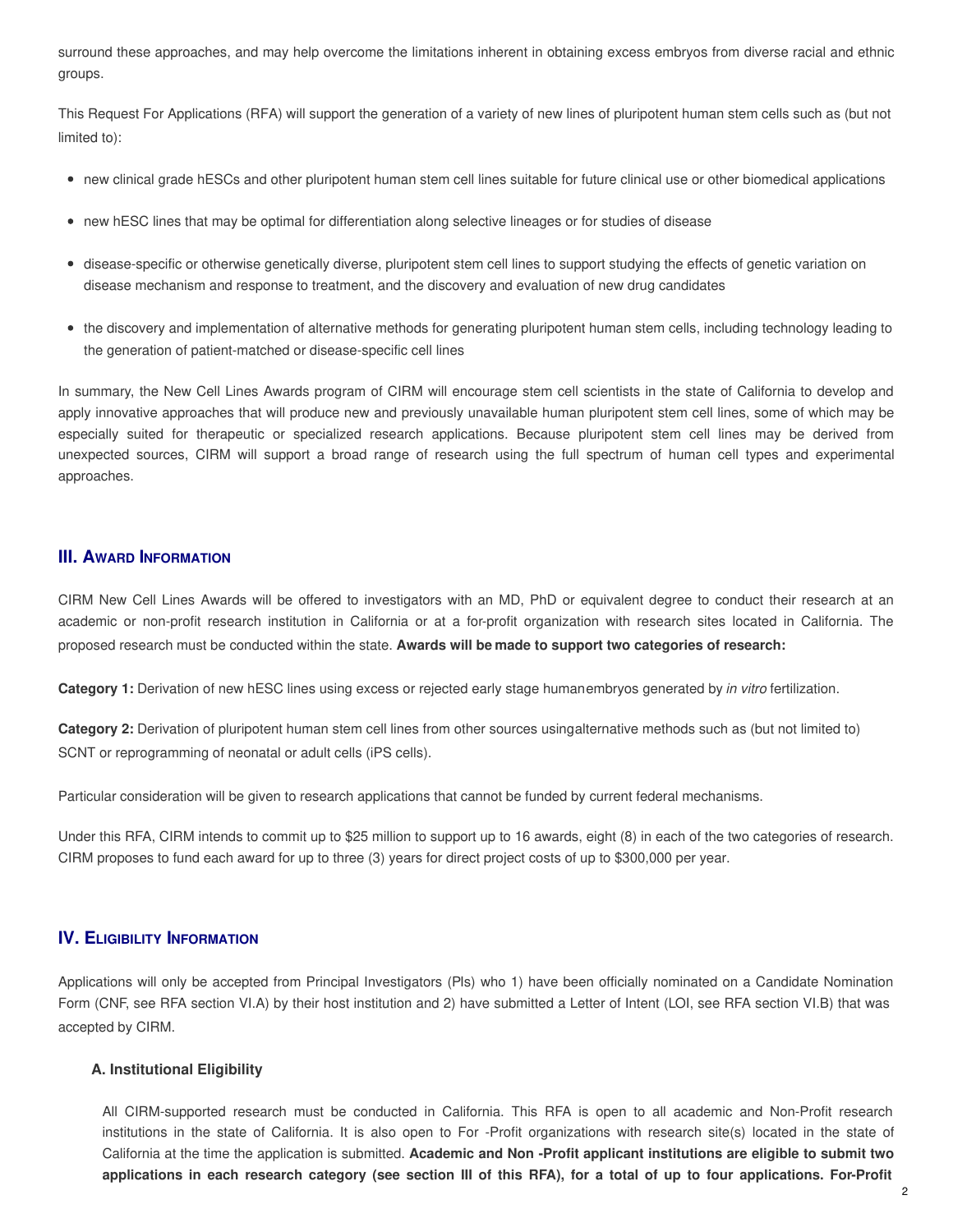applicant institutions are eligible to submit one application in each research category (see section III of this RFA), for a **total of up to two applications.**

Non-Profit organization means either: (1) a governmental entity of the state of California; or (2) a legal entity that is tax exempt under Internal Revenue Code section 501(c)(3) and California Revenue and Taxation Code section 23701d.

For-Profit organization means: an organization, institution, corporation, or other legal entity that is organized or operated for the profit or financial benefit of its shareholders or other owners. Such organizations also are referred to as "commercial organizations".

### **B. Principal Investigator (PI) Eligibility**

A Principal Investigator (PI) may submit only one application under this RFA. Candidates must have received an MD, PhD or equivalent degree and must be the individual who conducts or is responsible for the conduct of the proposed research on site at the applicant institution in California. PIs must devote a minimum of 10 percent effort exclusively to research proposed in their application.

# **V. REVIEW CRITERIA**

It is the intent of the New Cell Lines Awards to support the development of human stem cell lines that are pluripotent,*i.e.,* cell lines that can differentiate into derivatives of all three germ layers, the ectoderm, mesoderm, and endoderm. Applications will be evaluated in primarily two areas: the Significance and Innovation of the project, and the Design and Feasibility of the Research Plan.

### 1. **Significance and Innovation**

- The proposed methods or the cell lines that will be derived contribute to solving an important problem in stem cell biology.
- The proposed concept and approach are original and innovative.
	- The proposed research, if successful, will significantly move the field forward, either scientifically or medically.

#### 2. **Design and Feasibility of the Research Plan**

- The proposed research is carefully designed to give meaningful results.
- The rationale that derived cell lines will be pluripotent is convincing.
	- The criteria used to confirm pluripotency of derived cell lines are sufficient.
	- Potential difficulties are acknowledged, and alternative plans are provided should the proposed strategies fail.
	- The preliminary data are compelling and supportive of the proposed concepts, hypotheses and approaches.
	- The aims of the research can be reasonably achieved within the proposed timeframe.
	- The PI and key personnel have the training and experience to conduct the proposed work.
	- Evidence of prior success and track record supports the qualification of the PI to derive the new cell lines as proposed.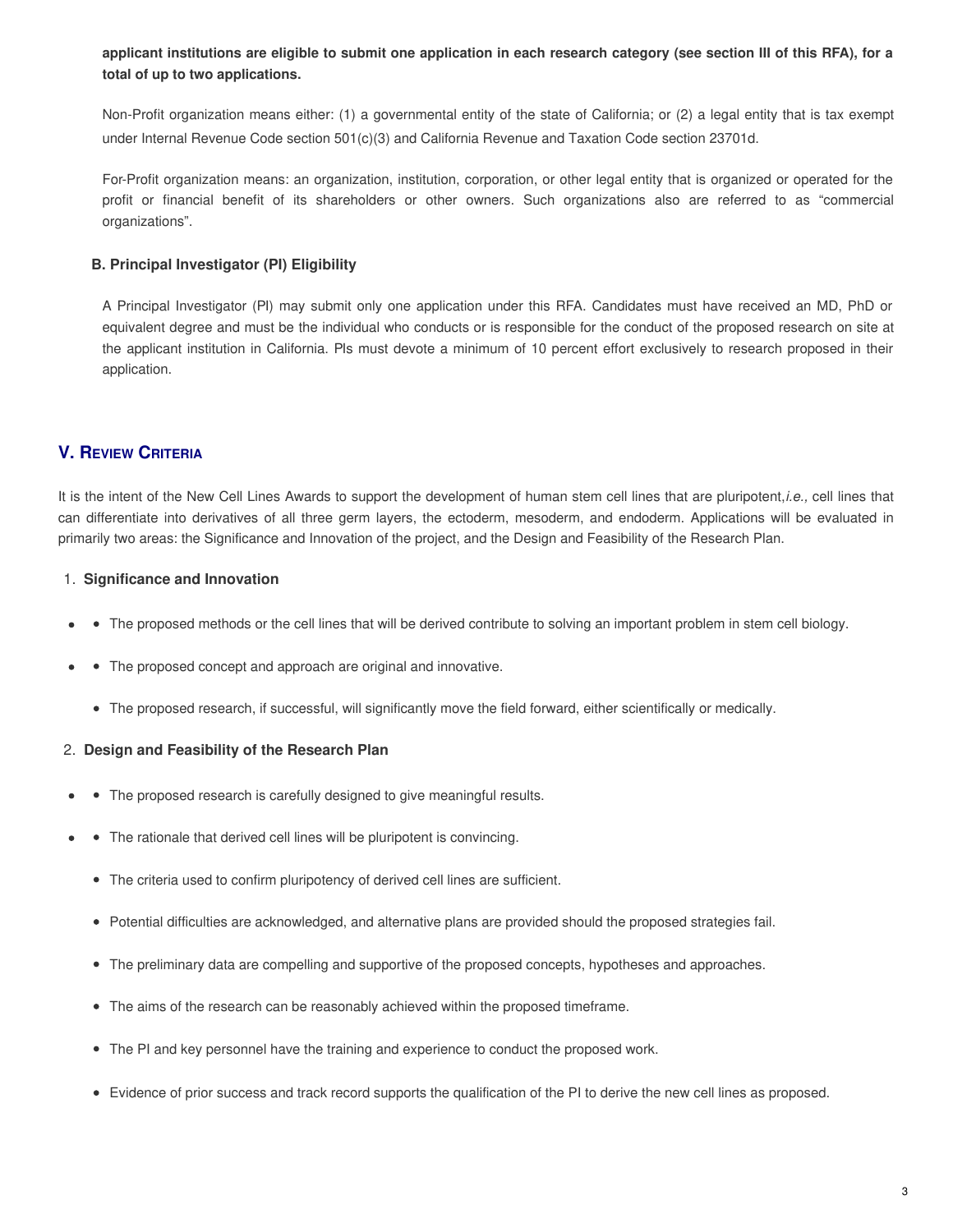# **VI. APPLICATION PROCEDURE**

Applicant institutions and candidates must follow these instructions for submitting a Candidate Nomination Form, Letter of Intent, and Application for the CIRM New Cell Lines Awards. Applications will only be accepted from PIs who 1) have been officially nominated on a Candidate Nomination Form (CNF) by their host institution and 2) have submitted a Letter of Intent (LOI) that was accepted by CIRM.

### **A. Candidate Nomination Form (CNF)**

Applicant institutions must submit to CIRM a single Candidate Nomination Form (CNF) using the CNF template provided at https://www.cirm.ca.gov/grants/default.asp.The CNF must list the name, degree and employment title of each of the PIs the institution wishes to nominate for these awards. CIRM will accept only one CNF from each institution; this form must be signed by an institutional official authorized to nominate candidates on behalf of the entire institution. The signed original CNF must be received by CIRM no later than

#### **5:00pm (PST) on January 10, 2008**. **No exceptions will be made.**

Mail the signed original CNF to:

New Cell Lines Award Candidate Nomination Form

California Institute for Regenerative Medicine

210 King Street

San Francisco, CA 94107

#### **B. Letter of Intent (LOI)**

Each candidate nominated by their Institution must submit a letter of intent (LOI) using the LOI template provided at https://www.cirm.ca.gov/grants/default.asp. The letter should describe concisely the overall goals of the proposed research and technical approaches used to achieve these goals. Completed LOIs should be sent as an email attachment to NewCellLinesLOI@cirm.ca.gov, and must be received by CIRM no later than **5:00PM (PST) on January 10, 2008. Noexceptions will be made.** Letters of intent are non -binding, but applications will not be accepted if an LOI has not been received by CIRM by the stated LOI deadline.

### **C. Application Instructions**

Application forms will be available online by December 17, 2007. The application for CIRM New Cell Lines Awards consists of three parts:

Part A: Application Information Form (Adobe PDF template provided athttp://www.cirm.ca.gov/grants/default.asp.)

Part A includes: Abstract, Public Abstract, Statement of Benefit to California, Key Personnel, and Budget (section numbers 1, 2, 3, 11, and 12 below).

Part B: New Cell Lines Award Research Proposal (MS Word template providedat https://www.cirm.ca.gov/grants/default.asp.)

Part B includes: Rationale and Significance, Specific Aims and Timeline, Research Design and Methods, Preliminary Results and Feasibility, References, Collaborations and Plans for Sharing New Cell Lines, and Laboratory Facilities including major equipment (section numbers 4, 5, 6, 7, 8, 9, and 10 below).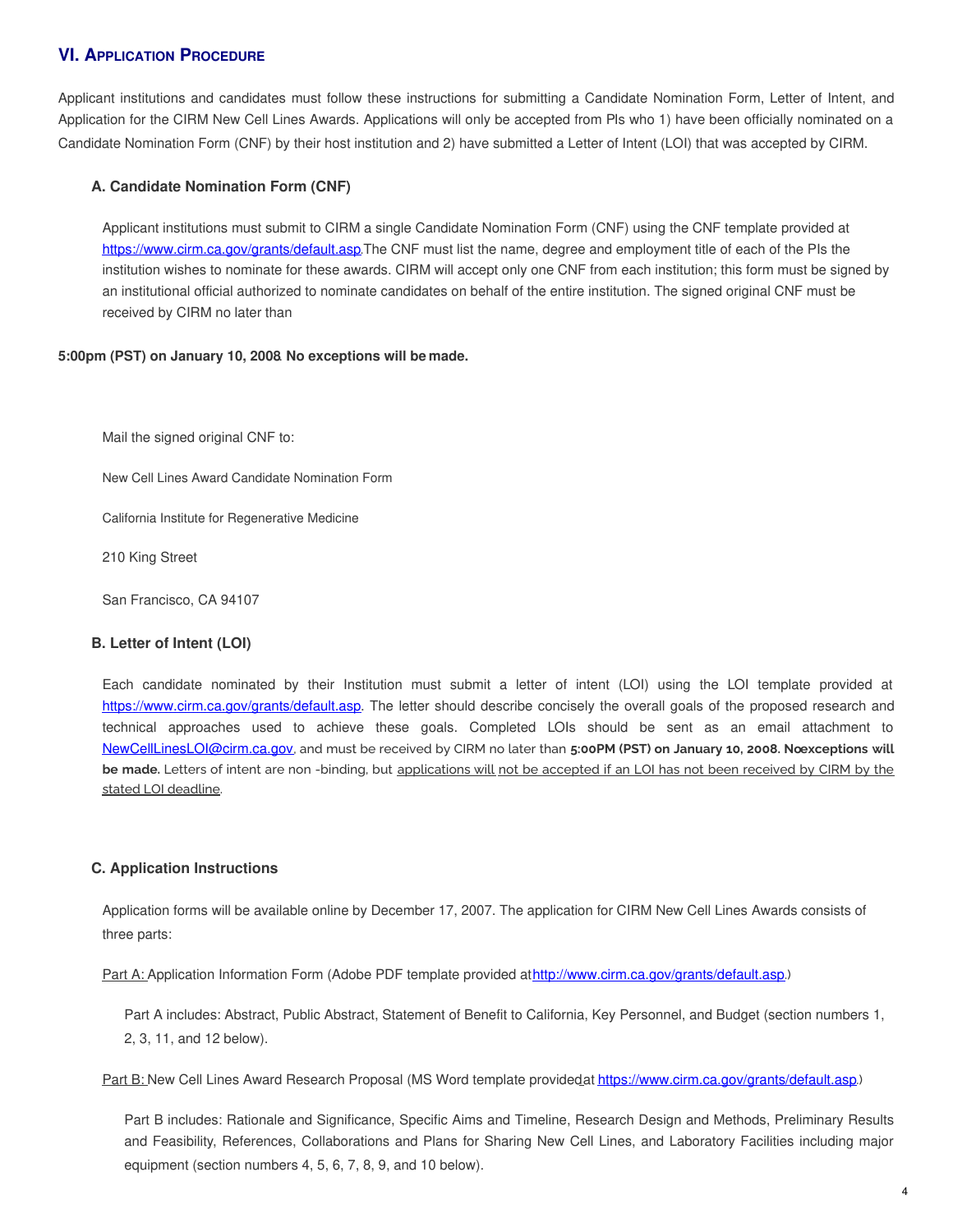Part C: Biographical Sketches for Key Personnel (MS Word template provided athttps://www.cirm.ca.gov/grants/default.asp.) and letters of collaboration.

The application for New Cell Lines Awards includes the following sections:

1. *Abstract (up to 3000 characters in Part A)*

State the goals of the proposal. Summarize the overall plans of the proposed research and how they will meet the stated objectives of the RFA. Describe the rationale for these studies and techniques employed to pursue these goals. If applicable, explain why this proposal cannot be or is not likely to be funded by the federal government.

# 2. *Public Abstract (up to 3000 characters in Part A)*

Briefly describe in lay language the proposed research and how it will, directly or indirectly, contribute to the development of diagnostics, tools or therapies. This Public Abstract will become public information; therefore, do not include proprietary or confidential information or information that could identify the candidate and applicant institution.

3. *Statement of Benefit to California (up to 3000 characters in Part A)*

Describe in a few sentences how the proposed research will benefit the state of California and its citizens. This Statement of Benefit will become public information; therefore, do not include proprietary or confidential information or information that could identify the candidate and applicant institution.

4. *Rationale and Significance (up to 1 page in Part B)*

Summarize the context and background of the present application and the specific rationale for the work proposed. Evaluate existing knowledge and technology, and specifically identify the gaps that the project is intended to fill. If the aims of the application are achieved, state how this information will make a critical contribution to the stem cell field.

5. *Specific Aims and Timeline (up to 1 page in Part B)*

Explain the broad, long-term objectives for the derivation and use of the new pluripotent human stem cell lines, e.g. to test a stated hypothesis, solve a specific problem, provide proof of concept for a paradigm, address a critical barrier to progress in the field, or develop new technology. Identify and enumerate each specific aim of the proposal in a concise and step-wise fashion, and provide a realistic time table for completing each proposed specific aim. Where appropriate, provide specific milestones for evaluating progress toward achieving each specific aim.

6. *Research Design and Methods (up to 3 pages in Part B)*

Describe concisely, but in sufficient detail to permit evaluation of the merit of the research, the experimental design, methods and techniques to be employed to achieve the goals specified in the proposal. Identify the new or risky aspects of the research, anticipated pitfalls, and plans to overcome or circumvent difficulties that may arise. Describe the methods of analysis of results, including criteria for success of the proposed studies and for verification of pluripotency of the newly derived cell lines.

7. *Preliminary Results and Feasibility (up to 2 pages in Part B)*

Provide preliminary data to support the concepts, hypotheses and/or approaches proposed in the application. Provide any information that will help to establish the experience and competence of the investigator to pursue the proposed project.

8. *References (up to 2 pages in Part B)*

List all references used in the body of the proposal.

9. *Collaborations and Plans for Sharing New Cell Lines (up to 1 page in Part B)*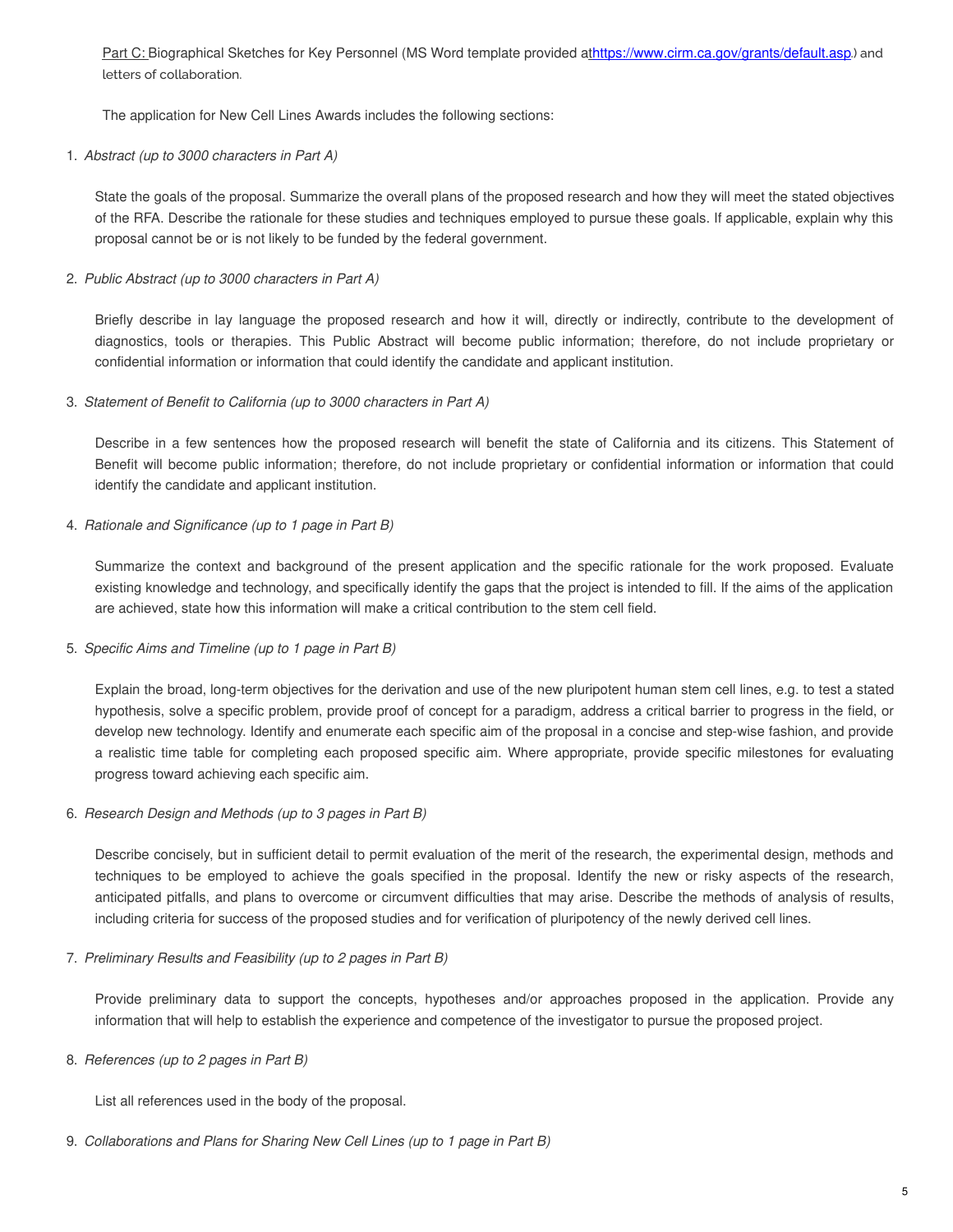If collaboration is integral to the success of the project, describe how this will be achieved. Provide detailed plans for sharing the new pluripotent cell lines derived with CIRM support with other scientists in the research community (see RFA section XI.C)

#### 10. *Laboratory Facilities including Major Equipment (up to 1 page in Part B)*

Provide a short description of the facilities and environment in which the work will be done, and the major equipment and resources available for conducting the proposed research. Discuss ways in which the proposed studies will benefit from unique features of the scientific environment or employ useful collaborative arrangements where applicable.

#### 11. *Key Personnel (included in Part A and C)*

List all key personnel and their roles on the project. Key personnel are defined as individuals who contribute to the scientific development or execution of the project in a substantive, measurable way, whether or not they receive salaries or compensation under the grant. Key personnel may include any technical staff, trainees, co-investigators (collaborators), or consultants who meet this definition. A minimum of one percent effort is required for each key person, except the PI who has a minimum requirement of 10%. For each key personnel (except for technical staff and students) listed, provide a 2 page biographical sketch using the template provided. The sketch should highlight prior research experience and/or special skills related to the proposed research. Include relevant publications.

#### 12. *Budget (included in Part A)*

Provide all budget information requested in the budget section of the Application Information Form. All allowable costs for research grants are detailed in the CIRM Grants Administration Policy (GAP, see section XI.A of this RFA). Under this RFA, allowable costs include the following:

#### • Salaries for Key Personnel

Salaries for Key Personnel may include the Principal Investigator, Co-Investigators, Research Associates, and technical support staff (all of whom must work in California) based on percent of full time effort commensurate with the established salary structure of the applicant institution. The total salary requested by the PI must be based on a full-time, 12-month staff appointment. Institutions may request stipend, health insurance and allowable tuition and fees as costs for trainees. Administrative support salaries are expected to be covered exclusively by allowed Indirect Costs.

#### • Supplies

Grant funds will support supplies, including specialized reagents, reimbursement costs for human tissue donations (see section XI.D of this RFA for details), and animal costs. Minor equipment purchases (< \$5,000 per item) are considered Supplies and may be included as direct costs in the budget.

• Travel

Recipients (PIs) of CIRM New Cell Lines Awards are required to attend an annual CIRM-organized meeting in California and should include in the budget the travel costs for this meeting. Travel costs associated with collaborations necessary to the grant are allowable. Details of allowable travel costs can be found in the CIRM GAP (see section XI.A of this RFA).

#### • Equipment

Major equipment (> \$5,000 per item) necessary for conducting the proposed research at the applicant institution should be itemized. Equipment costs should not be included as allowable direct costs in indirect cost calculations.

• Indirect Costs

Indirect costs will be limited to 20 percent of allowable direct research funding costs awarded by CIRM (i.e., project costs and facilities costs), exclusive of the costs of equipment, tuition and fees, and subcontract amounts in excess of \$25,000.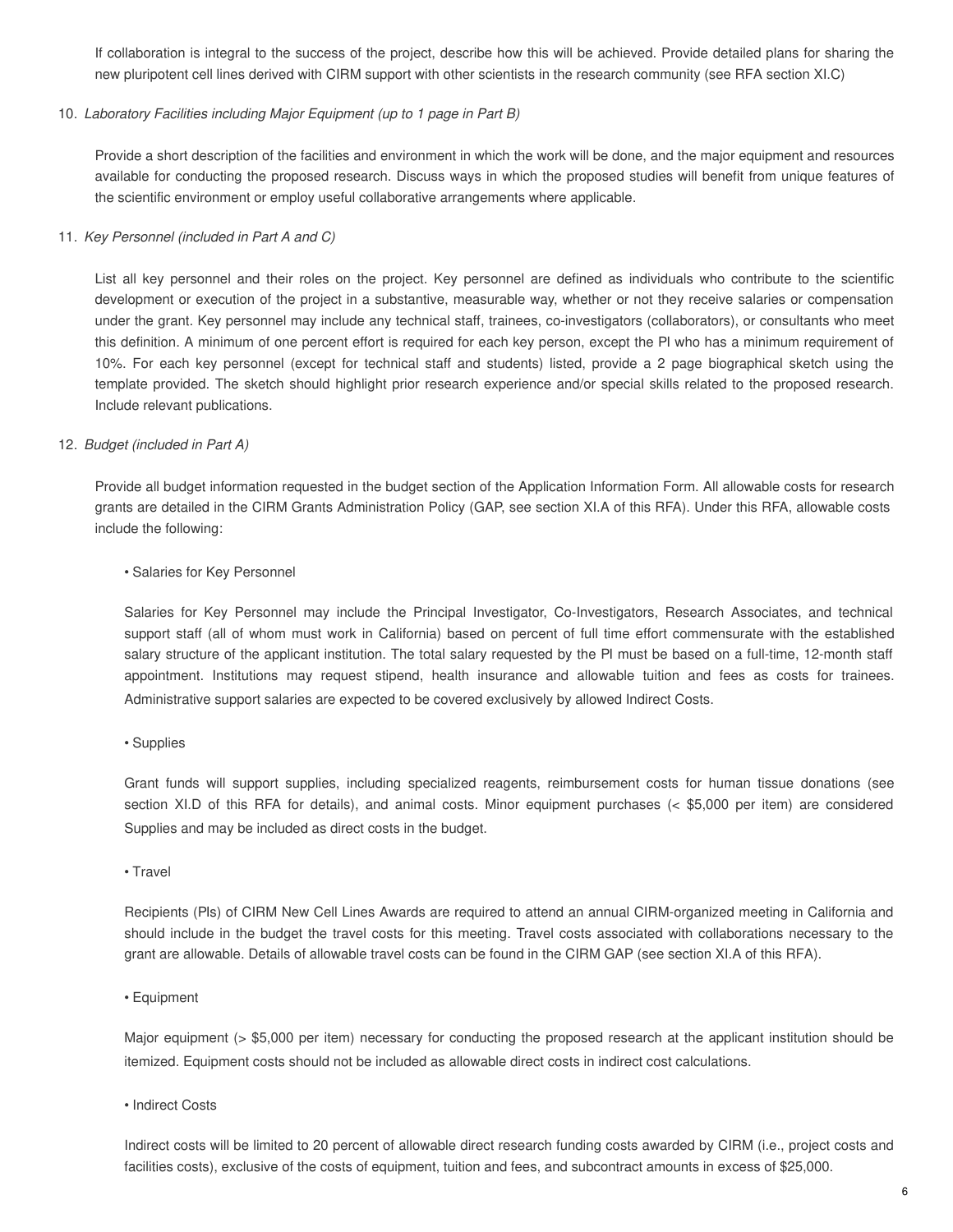# **VII. SUBMITTING AN APPLICATION**

Applications will only be accepted from PIs who 1) have been officially nominated on a CNF by their host institution and 2) have submitted a Letter of Intent (LOI) that was accepted by CIRM.

The application for CIRM New Cell Lines Awards consists of three parts:

Part A: Application Information Form

Part B: New Cell Lines Award Research Proposal

Part C: Biographical Sketches for Key Personnel

All three parts of the application for CIRM New Cell Lines Awards (see section VI.C of this RFA) must be submitted together and received by CIRM no later than 5:00PM (PST) on February 5, 2008, in both electronic form as well as in hard copy (signed **original and five copies)**. **No exceptions will be made.**

Candidates must use the appropriate CIRM templates to complete Parts A, B and C. These templates will be available on the CIRM website by December 17, 2007. Send electronic copies of all three parts of the application as attachments in a single email to NewCellLinesAwards@cirm.ca.gov. In addition to the electronic submittal, candidates must submit an original copy of the application (consisting of Parts A-C) signed by both the PI and the institution's Authorized Organizational Official (AOO), plus 5 copies of the full application (preferably double-sided) to:

New Cell Lines Award Application

California Institute for Regenerative Medicine

210 King Street

San Francisco, CA 94107

The electronic version of the application, as well as the original signed application plus the five copies must be **received by CIRM no later than 5:00PM (PST) on February 5, 2008. No exceptions will be made.**

# **VIII. SCHEDULE OF RECEIPT AND ANTICIPATED REVIEW**

| <b>Receipt of Candidate Nomination</b>    | 5:00PM (PST) on January 10, 2008 |
|-------------------------------------------|----------------------------------|
| <b>Forms and Letters of Intent:</b>       |                                  |
| <b>Receipt of Applications:</b>           | 5:00PM (PST) on February 5, 2008 |
| <b>Anticipated Review of Applications</b> | March / April, 2008              |
| by Grants Working Group (GWG):            |                                  |
| <b>Anticipated Review and Approval by</b> | <b>June, 2008</b>                |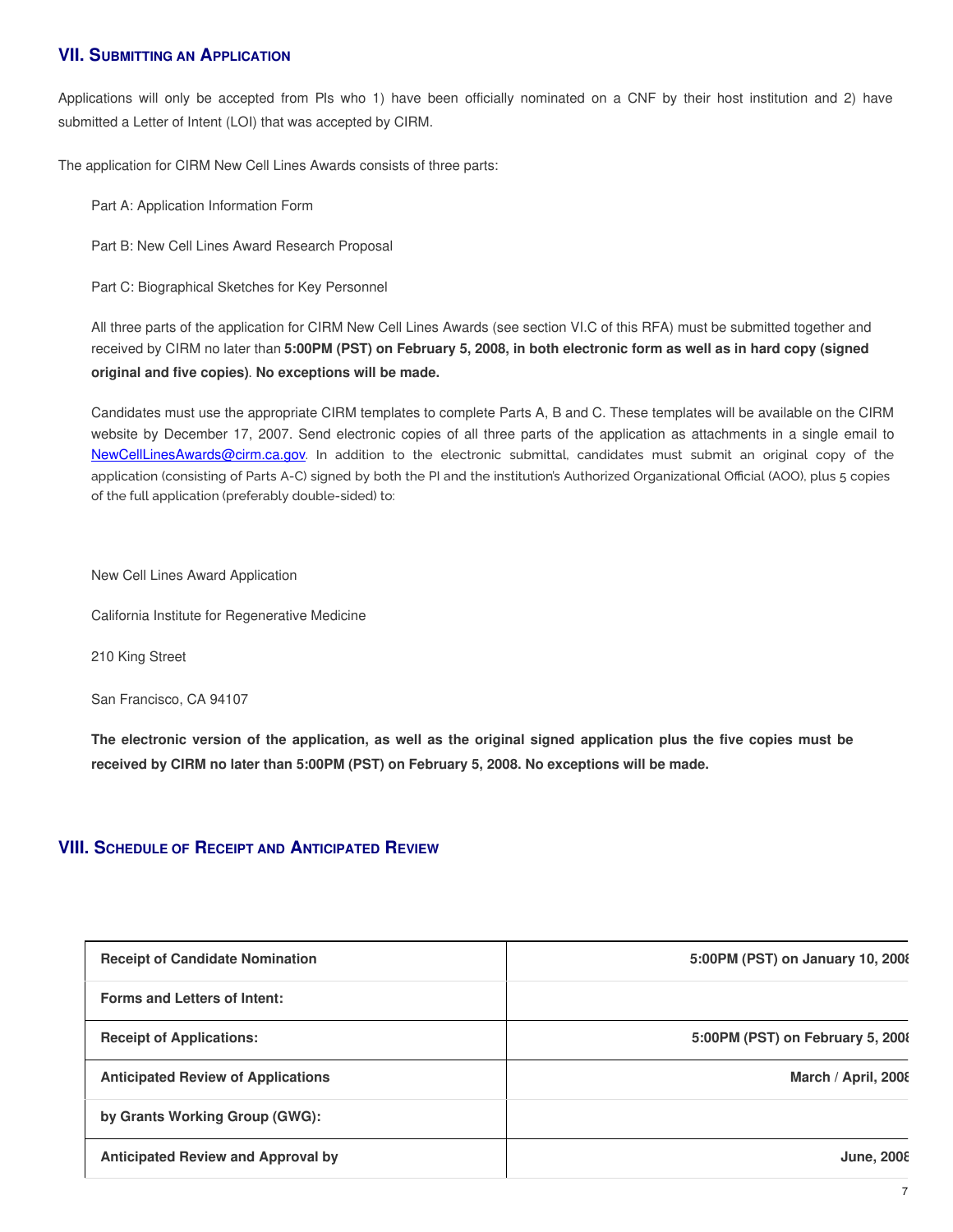| <b>ICOC:</b>                       |                     |
|------------------------------------|---------------------|
| <b>Earliest Funding of Awards:</b> | <b>August, 2008</b> |

# **IX. REVIEW AND AWARD PROCESS**

CIRM New Cell Lines Award applications will be reviewed by the CIRM Scientific and Medical Research Funding Working Group (the Grants Working Group, or GWG). The GWG consists of fifteen basic and clinical scientists from institutions outside California, seven patient advocates who are members of the Independent Citizen's Oversight Committee (ICOC), and the Chair of the ICOC. The membership of the GWG can be found on the Grants [Working](https://www.cirm.ca.gov/board-and-meetings/scientific-and-medical-research-funding-working-group) Group page. The ICOC was established by the California Stem Cell Research and Cures Act (Proposition 71) to oversee CIRM and makes all final funding decisions. The composition of the ICOC can be viewed on the [ICOC](https://www.cirm.ca.gov/board-and-meetings/board) page.

Fifteen scientists on the GWG will review the applications and rate them according to scientific and technical merit. For New Cell Lines Award applications, particular emphasis will be placed on the innovation and the potential for advancing the stem cell field.

The full membership of the GWG will then review the entire portfolio of applications, taking into consideration the following criteria:

- Appropriate balance between innovation and feasibility.
- Appropriate balance between cell lines useful for fundamental research, therapy development, and clinical utility.
- Where relevant, the appropriate balance and range of diseases and genetic diversity addressed
- Other considerations from the perspective of patient advocates.

The GWG's final recommendations for funding will then be forwarded to the ICOC, which will make all final funding decisions.

# **X. CONTACTS**

For review information:

Uta Grieshammer, Ph.D.

Scientific Officer

California Institute for Regenerative Medicine

210 King Street

San Francisco, CA 94107

Email: [ugrieshammer@cirm.ca.gov](mailto:ugrieshammer@cirm.ca.gov)

Phone: (415) 396-9118

FAX: (415) 396-9141

Gilberto R Sambrano, Ph.D.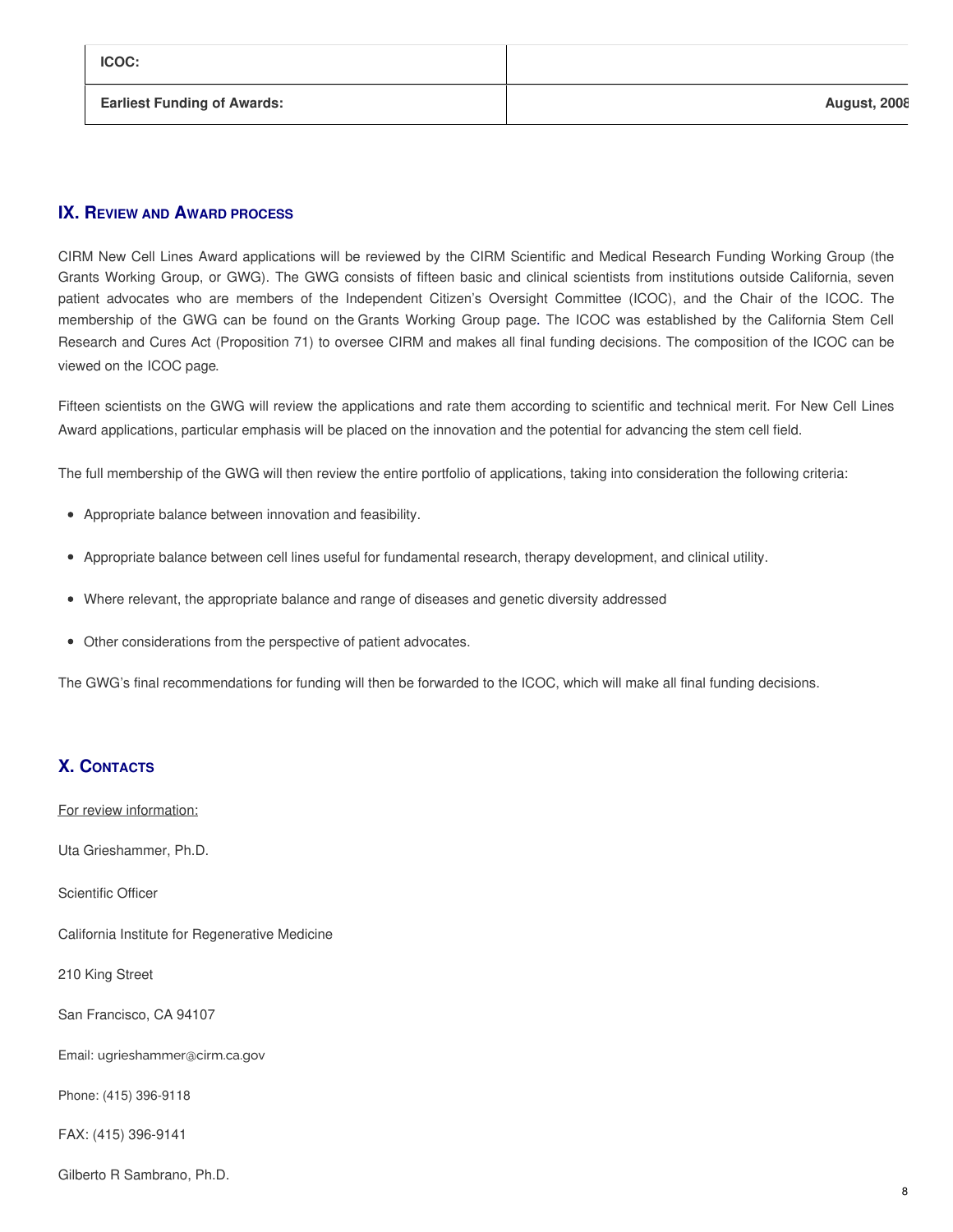Senior Officer to the Grants Working Group

California Institute for Regenerative Medicine

210 King Street

San Francisco, CA 94107

Email: [gsambrano@cirm.ca.gov](mailto:gsambrano@cirm.ca.gov)

Phone: (415) 396-9103

FAX: (415) 396-9141

For information about electronic forms:

Ed Dorrington

Director of Grants Management Systems

California Institute for Regenerative Medicine

210 King Street

San Francisco, CA 94107

Email: [edorrington@cirm.ca.gov](mailto:edorrington@cirm.ca.gov)

Phone: (415) 396-9108

FAX: (415) 396-9141

For programmatic information:

Patricia Olson, Ph.D.

Interim Director of Scientific Activities

California Institute for Regenerative Medicine

210 King Street

San Francisco, CA 94107

Email: [polson@cirm.ca.gov](mailto:polson@cirm.ca.gov)

Phone: (415) 396-9116

FAX: (415) 396-9141

# **XI. OTHER REQUIREMENTS**

**A. CIRM Grants Administration Policy**